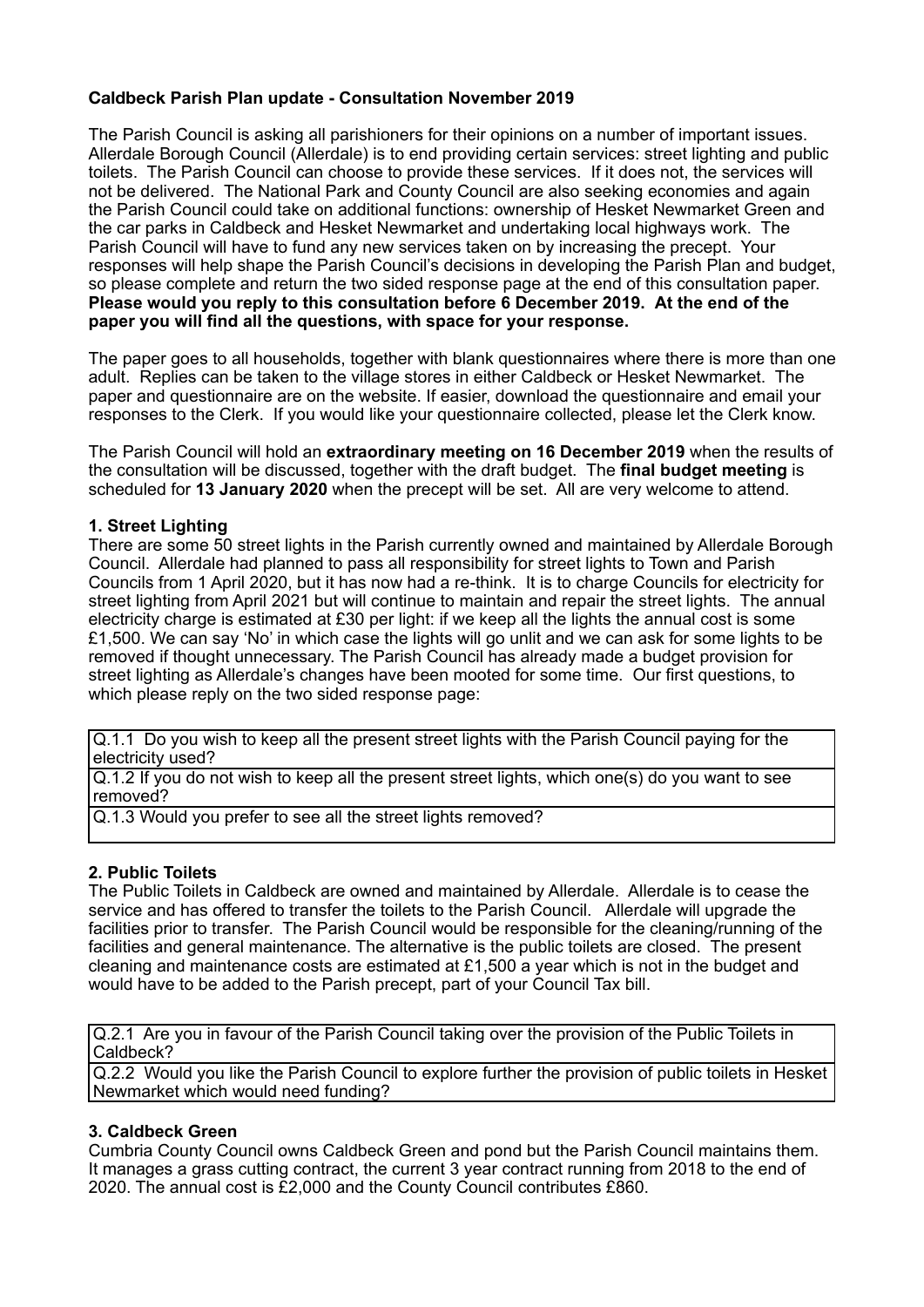Representations have been made to the Parish Council about the timing of the cuts, with changes proposed to promote biodiversity. The Parish Council decided that the current arrangements should continue, in part because representations were made that the area from the car park and around the pond should be kept tidy and accessible for people to enjoy, and in part because delaying the cut as requested would also necessitate heavier machinery which could damage the Green as has happened in the past.

But there may be scope to consider leaving some smaller areas of the Green for a later cut (with grass collection) to promote biodiversity. Such areas would need to be small enough to be strimmed, avoiding the need for heavier machinery and the risk of damage. There may be extra costs if the contractor's time increases.

Q.3.1 Are you in favour of keeping the current arrangements for cutting Caldbeck Green?

Q3.2 Would you like to see some areas away from the pond/car park left for a later cut to promote greater biodiversity?

#### **4. Hesket Green.**

The Parish Council maintains Hesket Newmarket main village green and carries out some maintenance of grounds around the car park. The land all belongs to the Lake District National Park Authority (National Park). The main green is cut some 12 times a year at a cost of £900.

Q.4.1 Do you think the current grass cutting arrangements for Hesket Newmarket Green and car park area are satisfactory?

Q.4.2 If No, please explain why?

#### **5. Caldbeck/Hesket Newmarket Lonning Footpath**

The main community wish in the Parish Plan 2005-2015 was to provide a direct footpath alongside Caldbeck/Hesket Newmarket Lonning, linking the two villages. This attracted the most support at the time of the original Plan but has proved very difficult to progress.

As a result of a generous donation, the costs of constructing a footpath are available, including the cost of land purchase at £10,000 per acre. The donation is expressly for the footpath and does not cover any legal costs relating to a Footpath Creation Order and any disputes arising.

The ongoing costs of maintaining the footpath and cutting hedges are not covered by the donation. A budget provision of £300 was made in 2015-16 and sums transferred to an earmarked reserve. On establishment of the footpath, the reserve would be used in the first instance but a budget would be required longer term, reinstating the £300 earlier budget.

A new route was agreed in 2016 but there have been changes in minds. Mediation by Mike Johnson, County Councillor, has not succeeded.

The National Park and County Council have visited Caldbeck and looked at alternatives, including upgrading the existing footpaths via Matthew Rudding. Whilst possible, both the National Park and the County Council saw drawbacks with any upgrade: the footpath crosses some fields rather than sticks to field boundaries and an improved surface might well interfere with farming operations, upgrades would be costly, and there was a concern that the extra length would prove unattractive compared with the direct Caldbeck/Hesket Newmarket Lonning route. They both recognised the advantages of the original design, aiming to follow the Lonning, and expressed a preference for a direct footpath along the full length of the Lonning, keeping to one side of the lane.

But such a footpath requires the consent of all landowners which we do not have, and the County Council is unwilling to use its powers and issue a Footpath Creation Order without worst case legal costs being covered, estimated at £30,000. The Parish Council would have to raise funds to meet worst case legal funds and work closely with other organisations - Allerdale has offered support.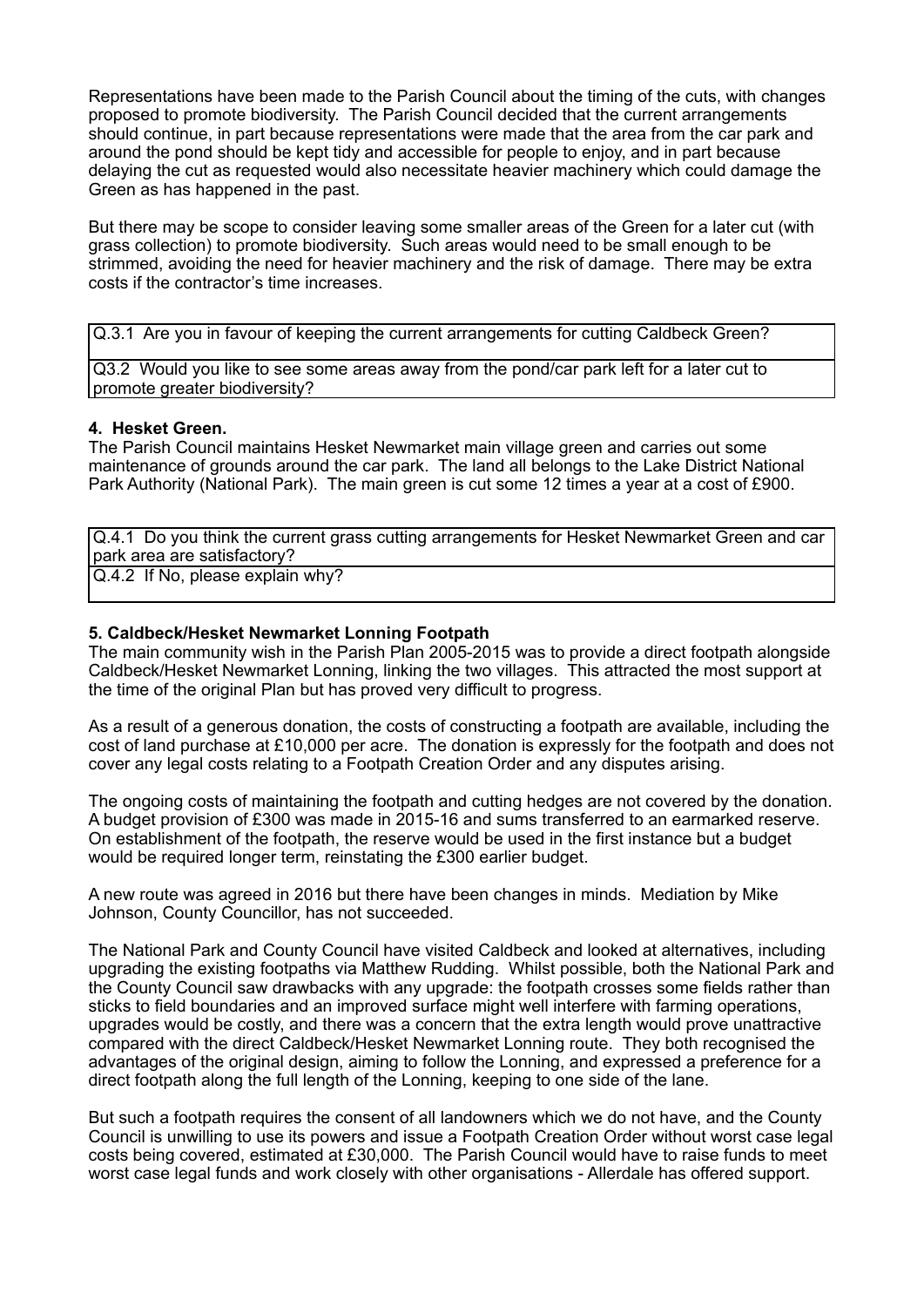The original intention was to establish a footpath that would be used by pedestrians, be wheel chair friendly, and bicycles would also be allowed by licence. If a Footpath Creation Order is required, the footpath would be designated as either a footpath or a bridleway, the latter would allow bicycles and horses as of right.

Given the difficulties experienced and the time that has gone since the original Parish Plan consultation, the Parish Council would like to know your views.

Q.5.1 Do you want a direct footpath, which can also be used by wheelchairs, along Caldbeck/ Hesket Newmarket Lonning?

Q.5.1.1 Do you want bicycles to be permitted to use the footpath?

Q.5.1.2 Do you want the footpath created as a bridleway which would allow horses as well as bicycles?

Q.5.2 Do you at present walk along Caldbeck/Hesket Newmarket Lonning between the two villages?

If Yes how often?

If not why not?

Q.5.3 Would you use the footpath if it were created?

If Yes how often?

Q.5.4 Would you be in favour of the Parish Council lobbying the County Council to use its powers to issue a Footpath Creation Order?

Q.5.5 Would you be willing to support the legal costs involved with a Footpath Creation Order?

Q.5.6 If establishing the full length direct footpath were not possible, would you use alternatives, eg:

Putting in a part path where landowners are in agreement;

Other options?

Q.5.7 Do you wish the Parish Council to abandon pursuit of the footpath and return the donation?

**6. Purchase of National Park land - Hesket Newmarket Green and the village car parks**

The Parish Council has offered to buy the land in the two villages which belongs to the National Park, including the car parks in each village and Hesket Newmarket Green, so as to protect the assets for the benefit of all parishioners for generations to come. Following completion of the land purchase, the Parish Council would take over responsibility for the full maintenance of the car parks. Currently voluntary contributions are collected at Caldbeck car park which forms part of the National Park's general income and which is not necessarily used in the Parish. The Parish Council would continue to request voluntary contributions in Caldbeck and would propose to introduce similar arrangements at Hesket Newmarket car park. We expect that monies raised from voluntary contributions would cover the costs of maintaining the car parks. The land purchase price is £10,000 plus costs, reflecting the fact that most of the land is registered common land. The Parish Council will need to finance the purchase through grants and other fund raising activities.

Q.6.1 Are you in favour of the Parish Council purchasing the National Park land?

Q.6.2 Do you support the proposed arrangements for voluntary contributions for using the car parks?

Q.6.3 Do you support extending the Hesket Newmarket car park if planning and other arrangements were possible and funds were available?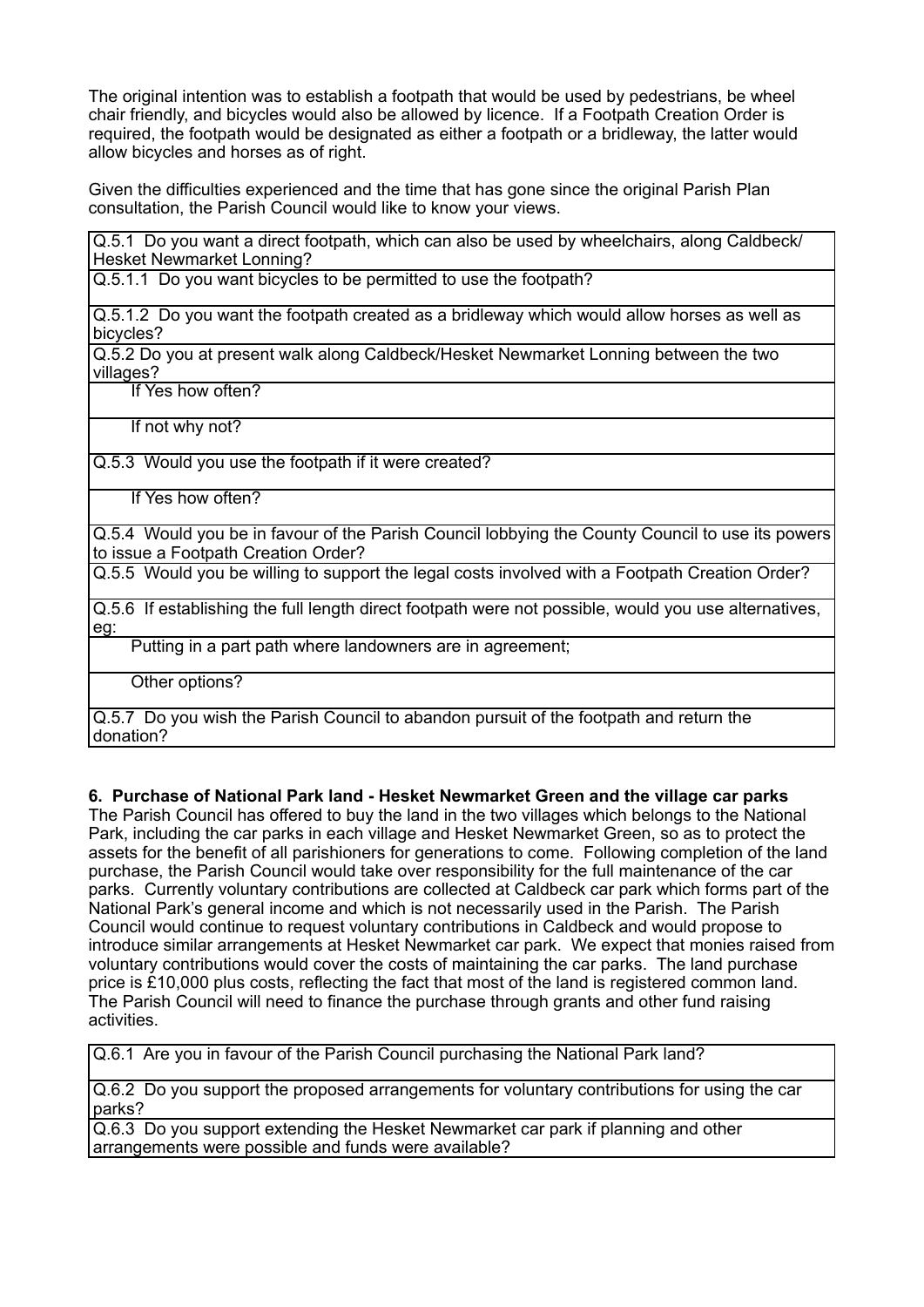## **7. Employment of a part time Parish Lengthsman**

Parish Councils are encouraged to take more direct steps to look after local verges, drains and gullies. Some Parish Councils employ part time lengthsman to undertake this work, which gives more immediate direct control over routine maintenance of verges and the roadside. Lengthsmen can readily report more significant problems to Highways authorities. The annual costs for employing a lengthsman one day a week are estimated at £4,000 a year.

Q.7 Are you in favour of the Parish Council employing a part time lengthsman?

#### **8. Budget Implications**

The Parish Council has already made a provision in its budget for some of these services and is planning a 5% increase in its precept in 2020-21 and 2021-22. But these increases leave the Parish Council some £5,000 short a year if all these services are to be provided - no provision has been made to date for any lengthsman. Funding the shortfall is equivalent to an additional 40% increase on the precept. A Band D property in the Parish presently is charged £37.34 a year towards the Parish Council precept. So if a 50% increase were applied by the Parish Council, the rate on that Band D property would rise by £18.67 to £56.01.

Q.8.1 Are you in favour of the Parish Council increasing the precept to pay for street lighting?

Q.8.2 Are you in favour of the Parish Council increasing the precept to pay for public toilets?

Q.8.3 Are you in favour of the Parish Council increasing the precept to pay for a lengthsman?

#### **9. Concluding Comments**

Please feel free to highlight any issues you would like to draw to the attention of the Parish Council. This is an opportunity for you to raise any additional issues not covered in the paper or your thoughts about how the Parish Council operates and might best represent parishioners.

#### **10. Names and address**

We have asked you to add your name and address to help ensure the integrity and robustness of the consultation. Individual responses will not be available to Parish Councillors. Only the Clerk will see responses in order to collate results.

Thank you very much for taking the time to read and respond to this consultation.

**Tim Cartmell Chairman Caldbeck Parish Council** 

For further information please contact Simon Smith Caldbeck Parish Council Clerk Sandale Barn, Sandale, Boltongate, Wigton CA71DE 016973 71008 [caldbeckparishclerk@gmail.com](mailto:caldbeckparishclerk@gmail.com)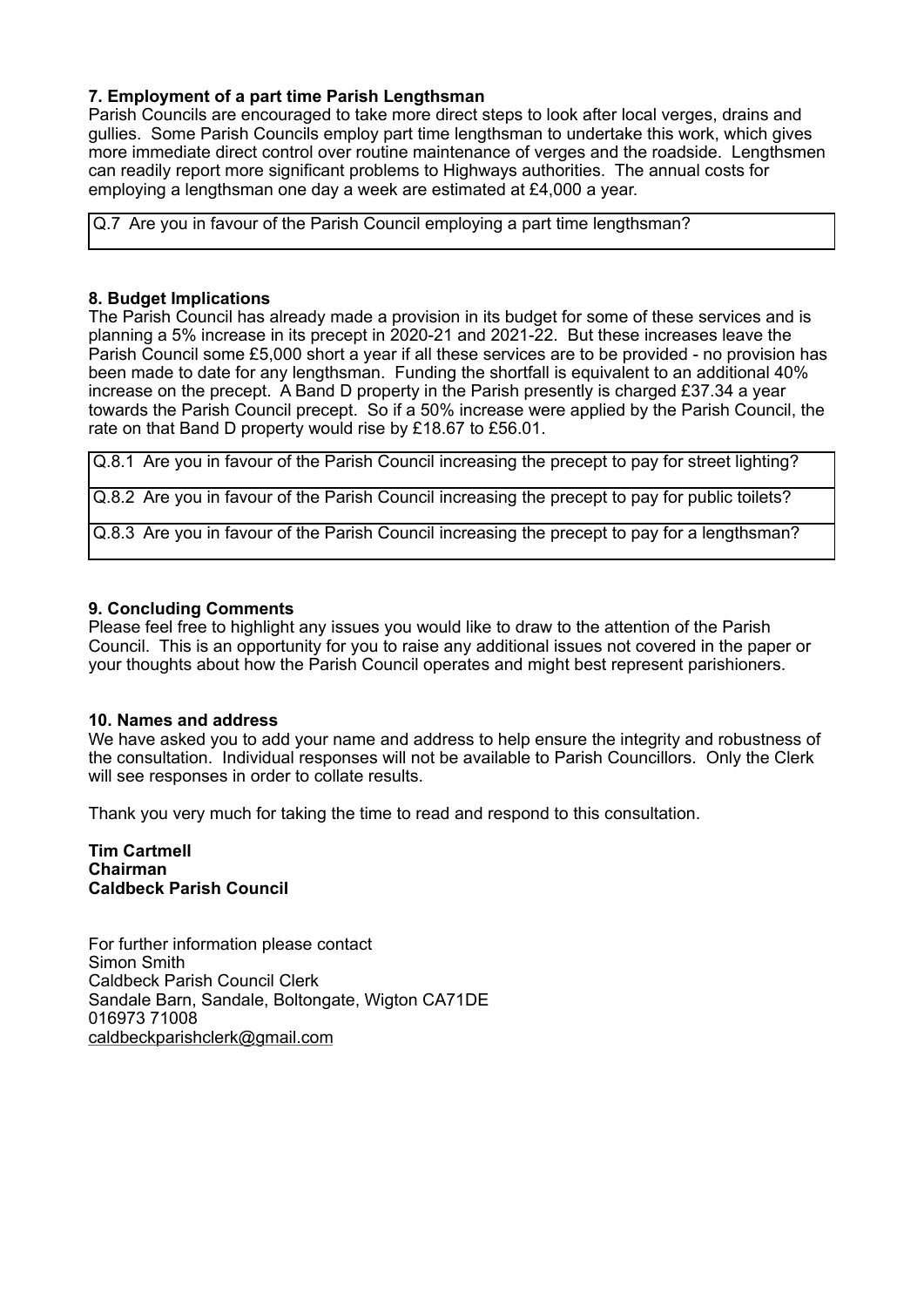# **Questions and space for recording responses**

| Q.1.1 Do you wish to keep all the present street lights with the Parish<br>Council paying for the electricity used?                         | Yes/No                                       |
|---------------------------------------------------------------------------------------------------------------------------------------------|----------------------------------------------|
| Q.1.2 If you do not wish to keep all the present street lights, which<br>one(s) do you want to see removed?                                 | List lights you would like<br>to see removed |
|                                                                                                                                             |                                              |
| Q.1.3 Would you prefer to see all the street lights removed?                                                                                | Yes/No                                       |
| Q.2.1 Are you in favour of the Parish Council taking over the provision<br>of the Public Toilets in Caldbeck?                               | Yes/No                                       |
| Q.2.2 Would you like the Parish Council to explore further the provision<br>of public toilets in Hesket Newmarket which would need funding? | Yes/No                                       |
| Q.3.1 Are you in favour of keeping the current arrangements for cutting<br><b>Caldbeck Green</b>                                            | Yes/No                                       |
| Q.3.2 Would you like to see some areas away from the pond/car park<br>left for a later cut to promote greater biodiversity?                 | Yes/No                                       |
| Q.4.1 Do you think the current grass cutting arrangements for Hesket<br>Newmarket Green and car park area are satisfactory?                 | Yes/No                                       |
| Q.4.2 If No, please explain why?                                                                                                            |                                              |
| Q.5.1 Do you want a direct footpath, which can also be used by<br>wheelchairs, along Caldbeck/Hesket Newmarket Lonning?                     | Yes/No                                       |
| Q.5.1.1 Do you want bicycles to be permitted to use the footpath?                                                                           | Yes/No                                       |
| Q.5.1.2 Do you want the footpath created as a bridleway which would<br>allow horses as well as bicycles?                                    | Yes/No                                       |
| Q.5.2 Do you at present walk along Caldbeck/Hesket Newmarket<br>Lonning between the two villages?                                           | Yes/No                                       |
| If Yes how often?                                                                                                                           | Say how often                                |
| If not why not?                                                                                                                             | Please specify                               |
| Q.5.3 Would you use the footpath if it were created?                                                                                        | Yes/No                                       |
| If Yes how often?                                                                                                                           | Say how often                                |
| Q.5.4 Would you be in favour of the Parish Council lobbying the<br>County Council to use its powers to issue a Footpath Creation Order?     | Yes/No                                       |
| Q.5.5 Would you be willing to support the legal costs involved with a<br>Footpath Creation Order?                                           | Yes/No<br>Indicate contribution              |